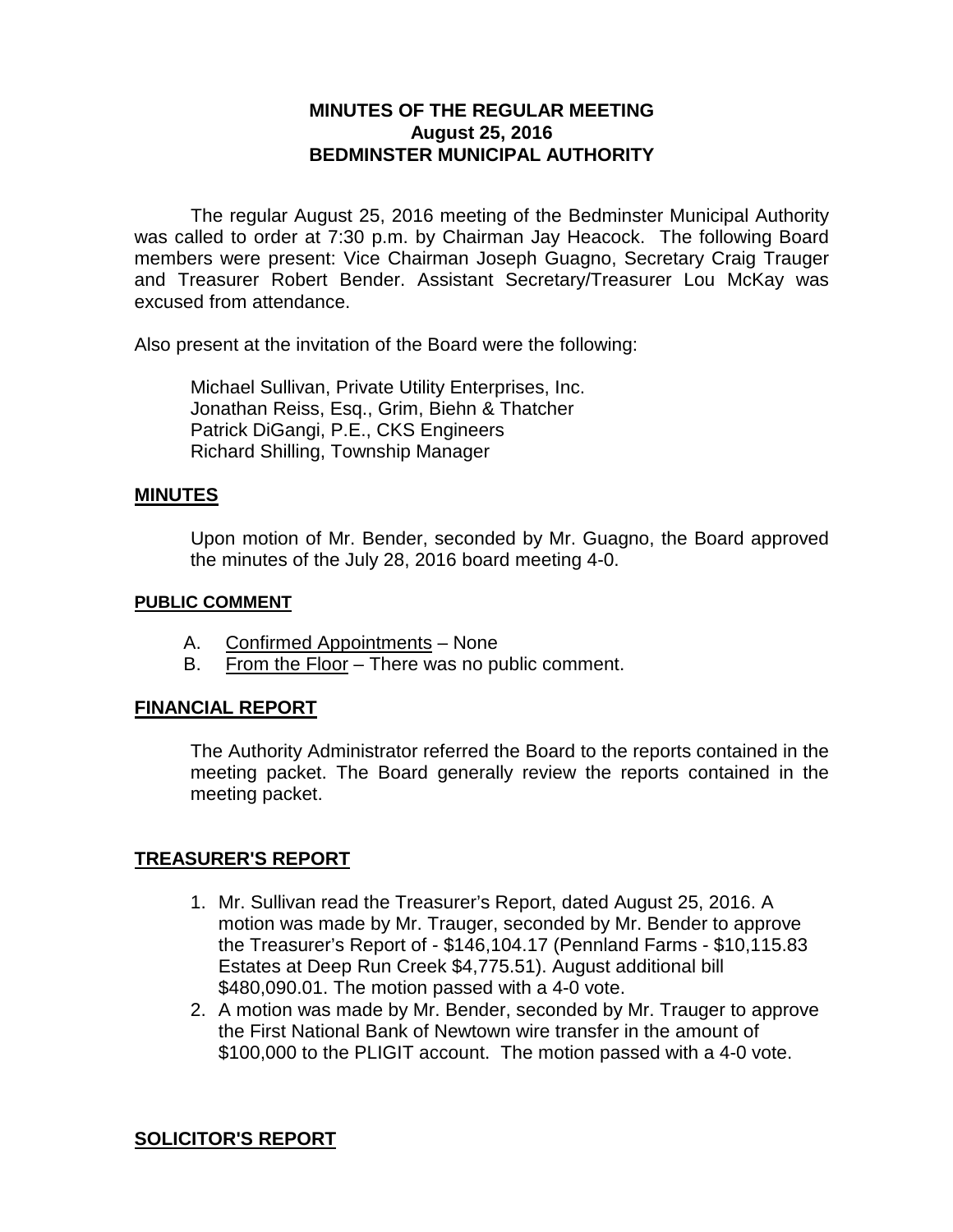### **Authority Business**

Mr. Reiss referred the Board to his written report.

- 1. 18 Month Maintenance Period for Deep Run Estates WWTP A motion was made by Mr. Bender, seconded by Mr. Trauger to conditionally approve the completion of the 18 month maintenance period pending the completion of the one remaining punch list item. The motion passed with a 4-0 vote.
- 2. PA Small Water and Sewer Grant Resolution #2016-02 A motion was made by Mr. Bender, seconded by Mr. Guagno to authorize the Authority to apply for the Pa Small Water and Sewer Grant, in the amount of \$380,712 used for construction, engineering and design, permitting sewage facility planning, Construction and inspection of the Decommission of the Deep Run Waste Water Treatment Plant. The motion passed with a 4-0 vote.

### **Developments** –

Mr. Reiss referred the Board to his written report.

### **ENGINEER'S REPORT**

### **Authority Projects**

The Authority's Engineer generally reviewed the projects within the written engineering report with the Board.

- 3. Elephant Road WWTP Upgrade Construction is in progress. The project is expected to be completed by the end of September 2016.
- 4. Stonebridge Sanitary Sewer Replacement Project Mr. DiGangi provided an update to the Board on the progress of the project. Paving is has been completed.
- 5. Deep Run WWTP Decommission Study Mr. DiGangi provided an update to the Board on the progress of the project
- 6. Cliffside Manor A motion was made by Mr. Bender, seconded by Mr. Trauger to approve escrow release application #1 in the amount of \$73,305.55. The motion passed with a 4-0 vote.
- 7. BMA Elephant Road WWTP Upgrade A motion was made by Mr. McKay, seconded by Mr. Trauger to approve payment application #4 in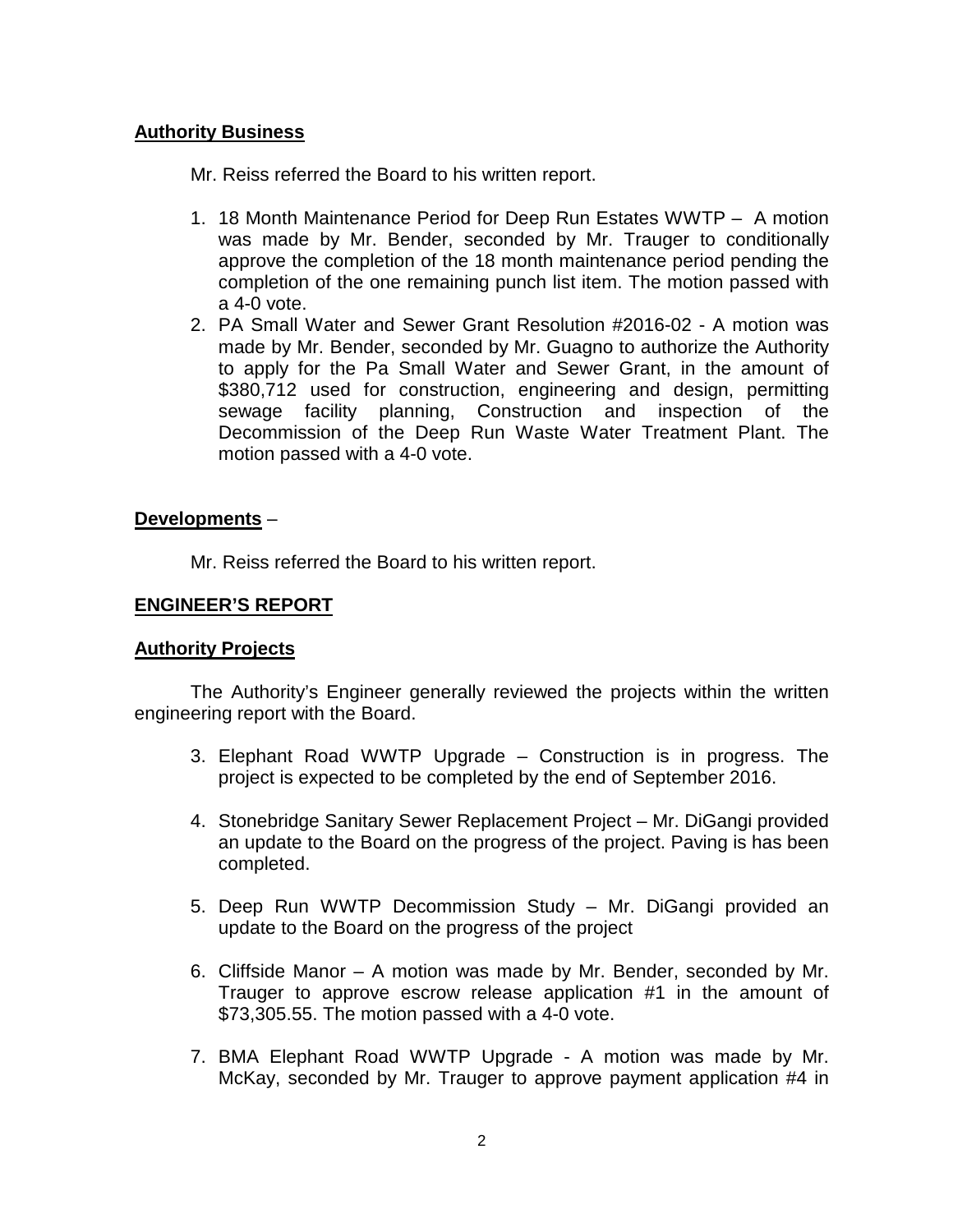the amount of \$14.285.54. The motion passed with a 3-0 vote Mr. Guagno recused himself from the vote.

- 8. Stonebridge Sanitary Sewer Replacement Project Change Order #1 A motion was made by Mr. Trauger, seconded by Mr. Guagno to approve Change Order #1 in the amount of \$15,000 for the installation of the Insertion Valves. The motion passed with a 4-0 vote.
- 9. Stonebridge Sanitary Sewer Replacement Project A motion was made by Mr. Guagno, seconded by Mr. Trauger to approve payment application #4 in the amount of \$480,090.01, payable to Jaoa & Bradley Construction, Inc. The motion passed with a 4-0 vote.
- 10. Telvil/Rice Tract Subdivision A motion was made by Mr. Bender and seconded by Mr. Guagno to approve the Development Agreement pending professional review and all required documents and funds are received. The motion passed with a 4-0 vote.

**Operations Report** – Mr. Sullivan reviewed his report with the Board.

- 1. Lab Testing Mr. Sullivan updated the Board on the issues with the Lab Testing. Mr. Sullivan is working with the Lab to resolve the issues. A motion was made by Mr. Guagno and seconded by Mr. Trauger to approve the Solicitor to send notice to Eurofins/QC Labs that they will be held accountable for any punitive damages issued by the Pa. DEP based on their performance. The motion passed with a 4-0 vote.
- 2. Sludge Hauling Contract A motion was made by Mr. Guagno and seconded by Mr. Trauger to Authorize the Authority Engineer to publicly bid the Sludge Hauling Contract. The motion passed with a 4-0 vote.
- 3. Perfluorinated Compound Well Testing The Authority reviewed the test results, and all wells were significantly below the advisory level.
- 4. Insurance Upon approval from the Board, Mr. Sullivan will solicit additional prices for liability insurance for 2017.
- 5. Budget Process Mr. Sullivan discussed the Budget process with the Board. Mr. Bender will work with Mr. Sullivan and staff to complete the 2017 Budget.
- 6. Neptune Meters Reading Proposal Mr. Sullivan briefly reviewed the proposal for new handheld units. The cost of the upgrade and maintenance program will be incorporated in to the 2017 budget.